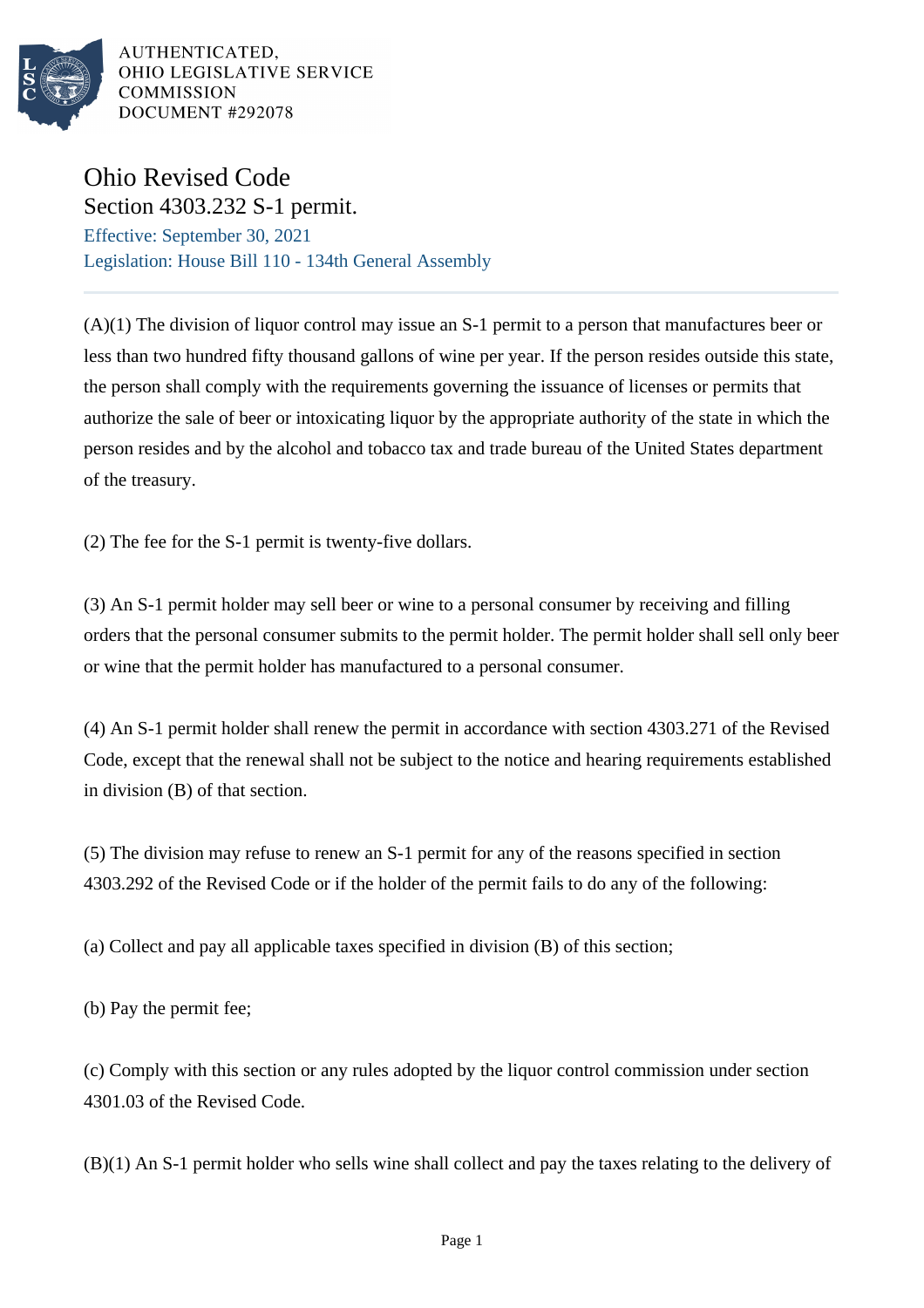

## AUTHENTICATED. OHIO LEGISLATIVE SERVICE **COMMISSION** DOCUMENT #292078

wine to a personal consumer that are levied under sections 4301.421, 4301.43, and 4301.432 and Chapters 5739. and 5741. of the Revised Code.

(2) An S-1 permit holder who sells beer shall collect and pay the taxes relating to the delivery of beer to a personal consumer that are levied under sections 4301.42 and 4301.421 and Chapters 4305., 4307., 5739., and 5741. of the Revised Code.

(C)(1) An S-1 permit holder shall send a shipment of beer or wine that has been paid for by a personal consumer to that personal consumer via an H permit holder. Prior to sending a shipment of beer or wine to a personal consumer, an S-1 permit holder, or an employee of the permit holder, shall make a bona fide effort to ensure that the personal consumer is at least twenty-one years of age. The shipment of beer or wine shall be shipped in a package that clearly states that it contains alcohol. No person shall fail to comply with division (C)(1) of this section.

(2) Upon delivering a shipment of beer or wine to a personal consumer, an H permit holder, or an employee of the permit holder, shall verify that the personal consumer is at least twenty-one years of age by checking the personal consumer's driver's or commercial driver's license or identification card issued under sections 4507.50 to 4507.52 of the Revised Code.

(3) An S-1 permit holder shall keep a record of each shipment of beer or wine that the permit holder sends to a personal consumer. The records shall be used for all of the following:

(a) To provide a copy of each beer or wine shipment invoice to the tax commissioner in a manner prescribed by the commissioner. The invoice shall include the name of each personal consumer that purchased beer or wine from the S-1 permit holder in accordance with this section and any other information required by the tax commissioner.

(b) To provide annually in electronic format by electronic means a report to the division. The report shall include the name and address of each personal consumer that purchased beer or wine from the S-1 permit holder in accordance with this section, the quantity of beer or wine purchased by each personal consumer, and any other information requested by the division. The division shall prescribe and provide an electronic form for the report and shall determine the specific electronic means that the S-1 permit holder must use to submit the report.